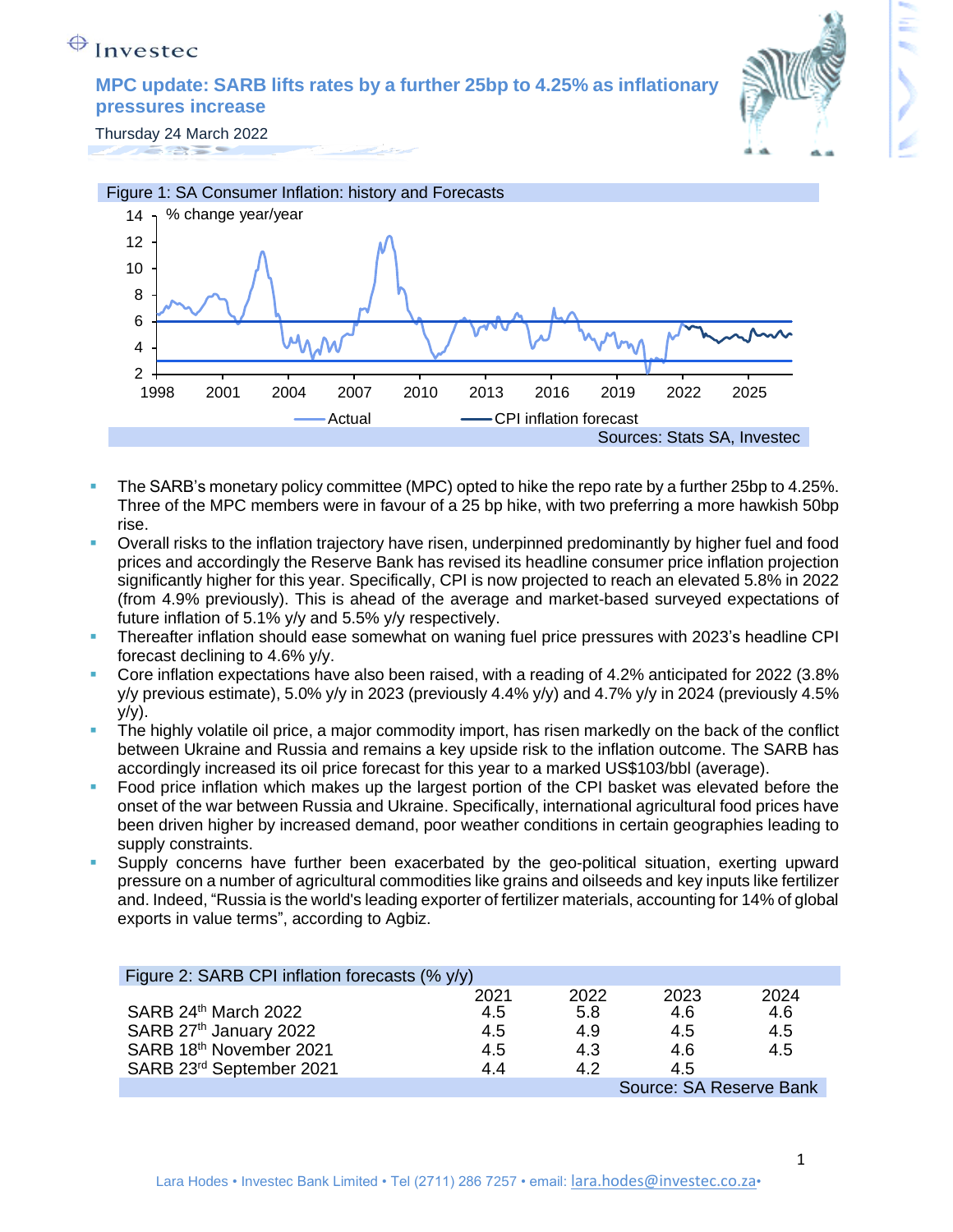**MPC update: SARB lifts rates by a further 25bp to 4.25% as inflationary pressures increase** 



Thursday 24 March 2022 



- The persistent risk of rising electricity and other administered prices remains, with higher diesel and coal prices possibly leading to upward adjustments to the SARB's electricity price projection for 2023.
- The domestic currency has appreciated somewhat, "despite less favourable global conditions", buoyed by robust commodity export prices which has "helped to dampen price pressures", according to the SARB. Accordingly, the implied starting point for the rand forecast has been adjusted to R15.41 to the greenback, versus R15.60/USD previously (January meeting).
- Global growth is expected to decelerate this year on heightened geo-political tensions and renewed lockdown restrictions in parts of Asia in response to rising covid-cases. Specifically, the SARB has amended its global growth forecast notably to 3.7% (from 4.4%) for 2022. Risks to this forecast remain, depending on the length and severity of the war in Eastern Europe.
- Conversely, the SARB has revised upwards, albeit moderately, its GDP forecast for the South African economy to 2.0% for 2022, from 1.7% previously, underpinned by a number of factors, including robust export commodity prices and a higher than anticipated Q1.22 GDP outcome. Rates of growth for 2023 and 2024 are projected at 1.9% respectively. Electricity supply constraints and sluggish reform implementation remain key impediments to growth. The SARB continues to evaluate the risks to the medium-term domestic growth outlook to be balanced.
- "Economic and financial conditions are expected to remain more volatile for the foreseeable future. In this uncertain environment, policy decisions will continue to be data dependent and sensitive to the balance of risks to the outlook," the SARB stated.

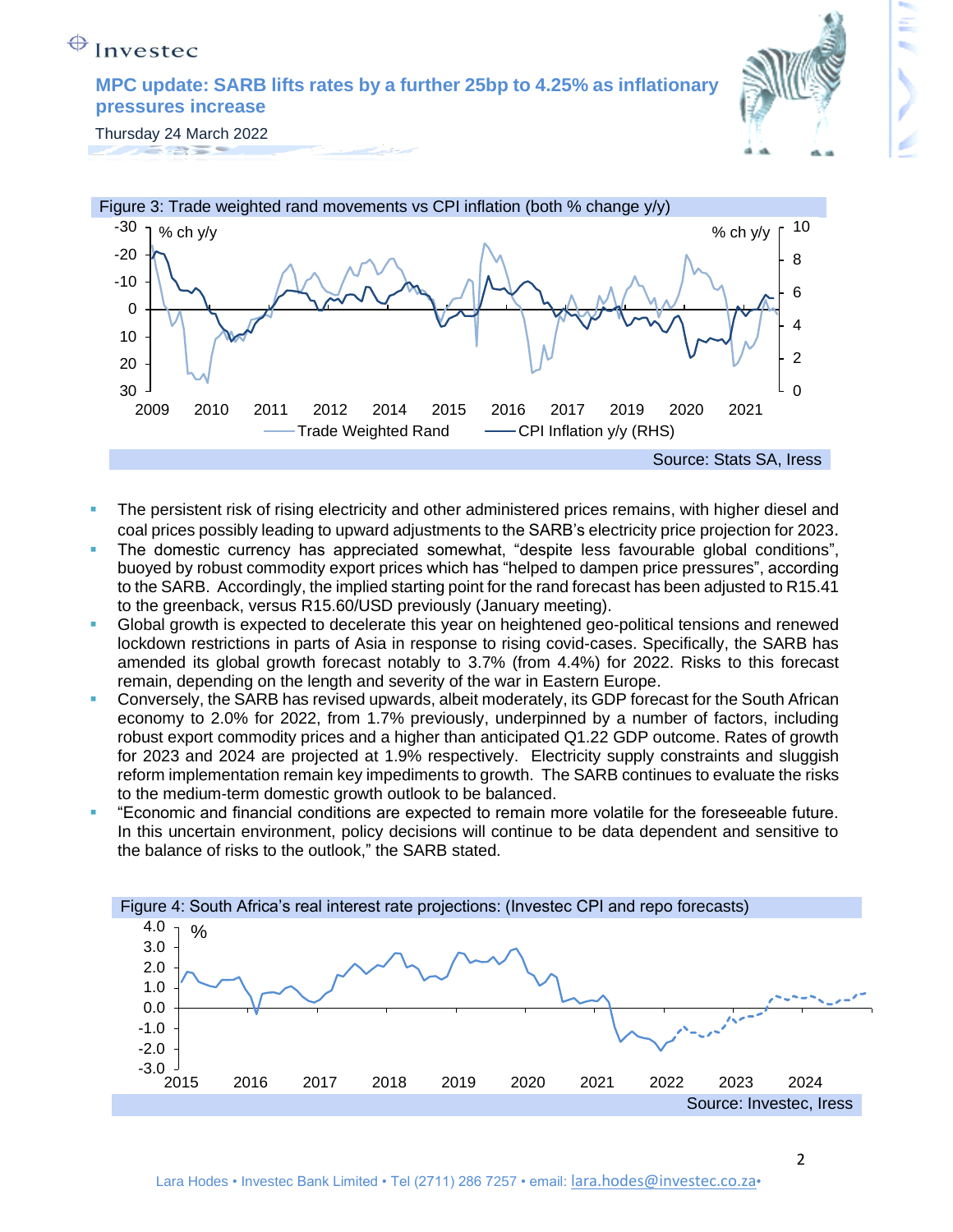#### **MPC update: SARB lifts rates by a further 25bp to 4.25% as inflationary pressures increase**



Thursday 24 March 2022

| Figure 5: Foreign sector assumptions  |           |            |            |                         |           |           |
|---------------------------------------|-----------|------------|------------|-------------------------|-----------|-----------|
| Percentage changes                    |           | Actual     |            |                         | Forecast  |           |
| (unless otherwise indicated)          | 2019      | 2020       | 2021       | 2022                    | 2023      | 2024      |
|                                       |           |            |            |                         |           |           |
| 1. Real GDP growth in South           |           |            |            |                         |           |           |
| Africa's major trading partner        | 2.3%      | $-2.6%$    | 6.4%       | 3.7%                    | 2.8%      | 2.7%      |
|                                       | $(2.2\%)$ | $(-2.7%)$  | $(6.2\%)$  | $(4.4\%)$               | $(3.3\%)$ | $(2.7\%)$ |
| countries                             |           |            |            |                         |           |           |
|                                       |           |            |            |                         |           |           |
| 2. Output gap in South Africa's       | $-0.1%$   | $-1.6%$    | $-0.8%$    | 0.0%                    | 0.3%      | 0.3%      |
| major trading partner countries       | $(0.6\%)$ | $(-3.1\%)$ | $(-1.5%)$  | $(0.4\%)$               | $(1.5\%)$ | $(1.0\%)$ |
|                                       |           |            |            |                         |           |           |
| 3. International commodity prices     | $-1.2%$   | 25.5%      | 45.6%      | 8.0%                    | $-23.4%$  | $-8.8%$   |
| in US\$ (excluding oil)               | $(-1.2%)$ | (25.5%)    | $(45.6\%)$ | $(-22.3%)$              | $(-3.5%)$ | $(0.6\%)$ |
|                                       |           |            |            |                         |           |           |
| 4. Brent crude (US\$/Barrel)          | \$64.4    | \$41.8     | \$70.7     | \$103.0                 | \$80.0    | \$75.0    |
|                                       | (\$64.4)  | (\$41.8)   | (\$70.7)   | (\$78.0)                | (\$72.0)  | (\$70.0)  |
| 5. World food prices (US\$)           | $-0.8\%$  | 3.2%       | 28.1%      | 6.8%                    | $-8.8%$   | 1.4%      |
|                                       |           |            |            |                         |           |           |
|                                       | $(-0.8%)$ | $(3.1\%)$  | $(28.0\%)$ | $(-2.3%)$               | (0.7%     | $(1.2\%)$ |
| 6. International consumer prices      | 1.4%      | $0.7\%$    | 3.3%       | 5.6%                    | 3.0%      | 2.3%      |
|                                       |           |            |            |                         |           |           |
|                                       | $(1.4\%)$ | (0.7%      | $(3.1\%)$  | $(3.1\%)$               | $(1.7\%)$ | $(1.6\%)$ |
| 7. International policy interest rate | 1.1%      | 0.2%       | 0.1%       | 0.3%                    | 0.8%      | 1.5%      |
|                                       | $(1.1\%)$ |            | $(0.1\%)$  | $(0.1\%)$               | $(0.6\%)$ | $(1.1\%)$ |
|                                       |           | $(0.2\%)$  |            |                         |           |           |
|                                       |           |            |            | Source: SA Reserve Bank |           |           |

Figures in blue represents the previous MPC assumption

#### **Foreign Sector Assumptions**

- 1. **Trading partner GDP growth:** is broadly determined via the Global Projection Model "GPM" which is adjusted to aggregate the GDP growth rates of South Africa's major trading partners on a trade weighted basis. Individual projections are done for the four largest trading partners (euro area, China, United States and Japan), while the remaining trading partners are grouped into three regions: Emerging Asia (excluding China), Latin America and the Rest of Countries bloc. The assumption takes account of country specific "consensus" forecasts as well as regional growth prospects.
- 2. **Output gap:** as with GDP growth the output gap is determined via the GPM and is similarly adjusted. The output gap is driven by a combination of country-specific domestic factors, external factors, and financial-real linkages (beyond interest rate and exchange rate effects). Domestic factors include expectations of future demand and medium-term interest rates. External factors include exchange rate impacts on demand, direct spillovers through trade with trading partner countries, and foreign demand.
- 3. **International consumer prices:** are also broadly determined via the GPM, the index is an aggregate of the consumer price indices of the G3 countries (euro area, United States and Japan) weighted by their relative trade weights. Consumer prices are determined for each region discussed above by accounting for expected future price inflation, demand pressures, and passthrough from changes in the relevant exchange rate. Other institutional forecasts for international consumer prices are also considered.
- 4. **Commodity price index:** is a weighted aggregate price index of the major South African export commodities based on 2010 prices. The composite index represents the total of the individual commodity prices multiplied by their smoothed export weights. Commodity price prospects generally remain commensurate with global liquidity as well as commodity demand/supply pressures as reflected by the pace of growth in the trading partner countries.
- 5. **Brent crude oil price:** is expressed in US Dollars per barrel. The assumption incorporates the analysis of factors of supply, demand (using global growth expectations) and inventories of oil (of all grades), as well as the expectations of the US Energy Information Administration (EIA), OPEC and Reuters.
- 6. **World food prices:** is the composite food price index of the Food and Agriculture Organization of the United Nations (FAO) in US dollars. It is weighted via average export shares, and represents the monthly change in the international prices of a basket of five food commodity price indices (cereals, vegetable oil, dairy, meat and sugar). World food price prospects incorporate selected global institution forecasts for food prices as well as imbalances from the anticipated trend in international food supplies relative to expected food demand pressures.
- 7. **International policy interest rate:** is again broadly determined via the GPM. Interest rates are an aggregate of the policy rates of the G3 countries (euro area, United States and Japan). They are individually determined by a "Taylor-type" monetary policy rule. The communications of the relevant central banks and other institutional forecasts are also considered.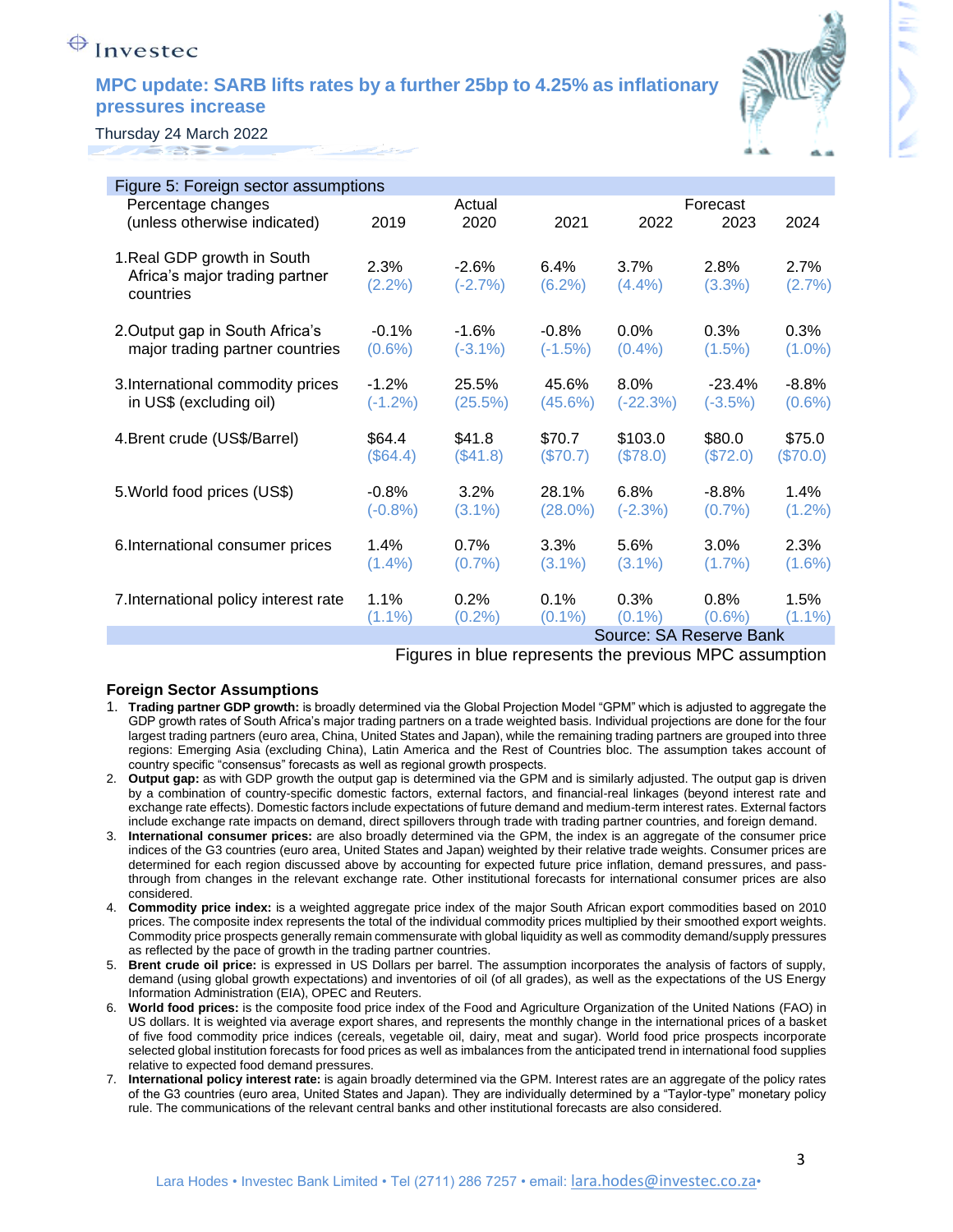#### **MPC update: SARB lifts rates by a further 25bp to 4.25% as inflationary pressures increase**



Thursday 24 March 2022

| Figure 6: Domestic sector assumptions |           |           |            |                          |            |           |            |  |  |
|---------------------------------------|-----------|-----------|------------|--------------------------|------------|-----------|------------|--|--|
| Percentage changes                    |           | Actual    |            |                          |            |           |            |  |  |
| (unless otherwise                     |           | Forecast  |            |                          |            |           |            |  |  |
| indicated)                            | 2018      | 2019      | 2020       | 2021                     | 2022       | 2023      | 2024       |  |  |
| 1. Electricity price                  | 5.2%      | 9.6%      | 9.1%       | 10.2%                    | 11.0%      | 9.2%      | 10.0%      |  |  |
|                                       | $(5.2\%)$ | (9.6%)    | $(9.1\%)$  | $(10.2\%)$               | $(14.5\%)$ | (12.3%)   | $(10.0\%)$ |  |  |
| 2. Fuel taxes and levies              | $9.9\%$   | 5.8%      | 5.7%       | 6.1%                     | 5.2%       | 2.7%      | 4.6%       |  |  |
|                                       | $(9.9\%)$ | $(5.8\%)$ | (5.7%)     | $(6.1\%)$                | (7.4%)     | $(3.4\%)$ | $(4.4\%)$  |  |  |
|                                       |           |           |            |                          |            |           |            |  |  |
| 3. Potential growth                   | 1.2%      | 0.3%      | $-3.1%$    | 3.4%                     | 0.8%       | 0.8%      | 1.1%       |  |  |
|                                       | $(1.2\%)$ | $(0.3\%)$ | $(-3.1\%)$ | $(3.4\%)$                | (0.8%      | $(0.8\%)$ | $(1.1\%)$  |  |  |
| Inflation target<br>4.                | 4.5%      | 4.5%      | 4.5%       | 4.5%                     | 4.5%       | 4.5%      | 4.5%       |  |  |
| midpoint                              | (4.5%)    | (4.5%)    | (4.5%)     | $(4.5\%)$                | $(4.5\%)$  | $(4.5\%)$ | (4.5%)     |  |  |
|                                       |           |           |            |                          |            |           |            |  |  |
| 5. Neutral real interest              | 1.9%      | $2.1\%$   | 2.0%       | 2.1%                     | 2.3%       | 2.3%      | 2.4%       |  |  |
| rate                                  | $(1.9\%)$ | $(2.1\%)$ | $(2.0\%)$  | $(2.1\%)$                | (2.3%)     | (2.3%)    | $(2.4\%)$  |  |  |
|                                       |           |           |            | Course: CA Dessaure Dank |            |           |            |  |  |

Source: SA Reserve Bank

Figures below the assumption in parentheses represents the previous MPC assumption

#### **Domestic Sector Assumptions**

- 1. **Fuel taxes and levies:** are the total domestic taxes and costs included in the price of fuel paid at the pump. They include the Road Accident Fund (RAF), the fuel levy, retail and wholesale margins, slate levy, and other minor levies. The two major taxes, which are set by the Minister of Finance in the annual budget, are the RAF and fuel levy. Income generated by the RAF levy is utilised to compensate third party victims of motor vehicle accidents while the fuel levy is used to provide funding for road infrastructure.
- 2. **Electricity price:** is an administered price measured at the municipal level with a weight of 3.75 per cent in the headline CPI basket. Electricity price adjustments generally take place in the months of July and August of each year, and the assumed pace of increase over the forecast period reflects the multi-year price determination (MYPD) agreement between ESKOM and NERSA with a slight adjustment for measurement at the municipal level.
- 3. **Potential growth:** the pace of potential growth is derived from the SARB's semi-structural potential output model. The measurement accounts for the impact of the financial cycle on real economic activity and introduces economic structure via the relationship between potential output and capacity utilisation in the manufacturing sector (South African Reserve Bank, Working Paper Series, WP/14/08).
- 4. **Inflation target midpoint:** is the middle of the official target range of 3 to 6 percent.
- 5. **Neutral real interest rate:** The neutral real interest rate is the rate at which inflation is stable at the inflation target midpoint and output is operating at its potential. It is a key variable to determine the appropriate stance of monetary policy. The neutral real interest rate is a function of the model consistent real interest rate.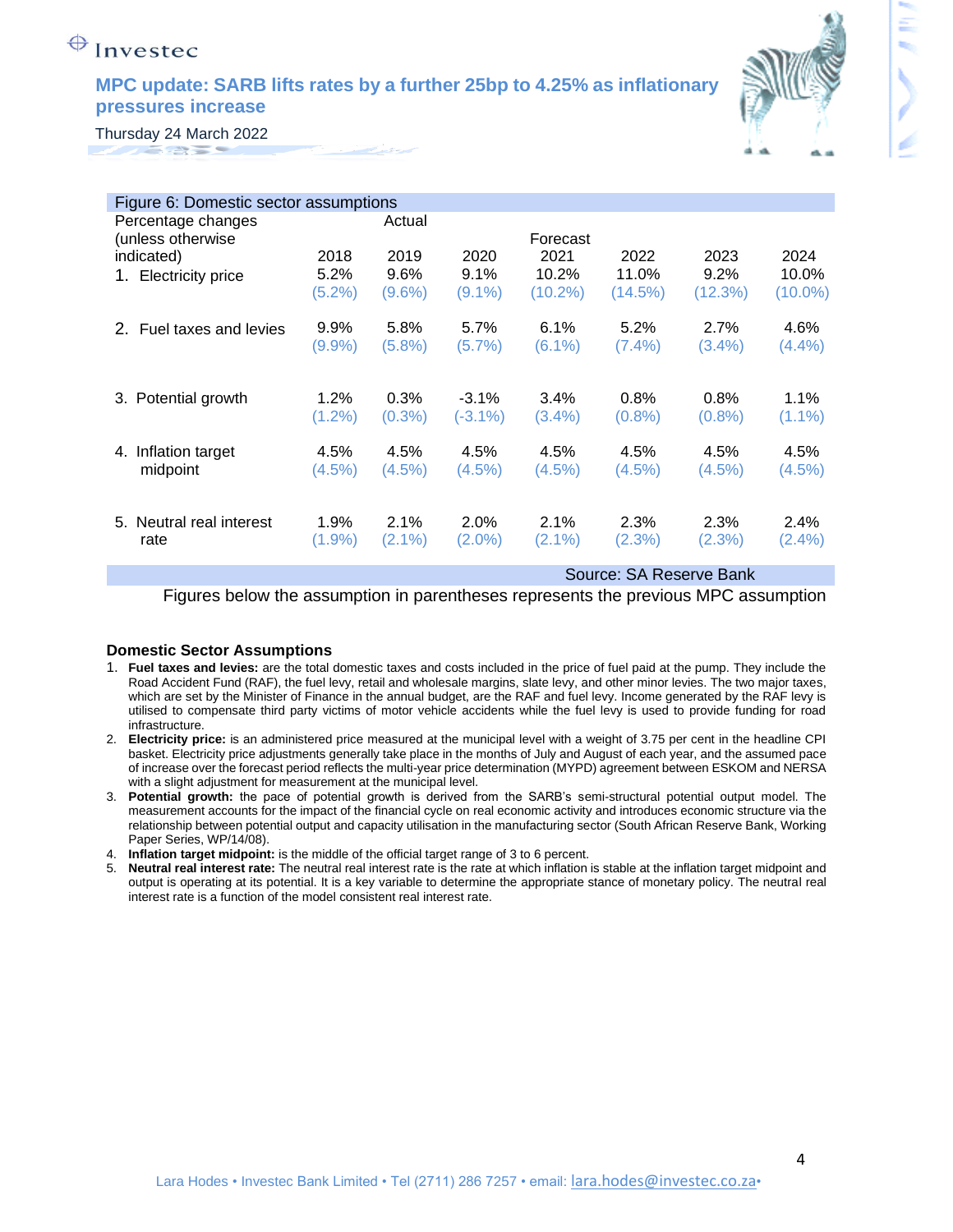### **MPC update: SARB lifts rates by a further 25bp to 4.25% as inflationary pressures increase**



 $\bigoplus$  Investec

Important Disclaimer – please read

For the purposes of this disclaimer, Investec shall include Investec Bank Limited, its ultimate holding company, a subsidiary (or a subsidiary of a subsidiary) of that entity, a holding company of that entity or any other subsidiary of that holding company, and any affiliated entity of any such entities. "Investec Affiliates" shall mean any directors, officers, representatives, employees, advisers or agents of any part of Investec.

The information and materials presented in this report are provided to you solely for general information and should not be considered as an offer or solicitation of an offer to sell, buy or subscribe to any securities or any derivative instrument or any other rights pertaining thereto.

The information in this report has been compiled from sources believed to be reliable, but neither Investec nor any Investec Affiliates accept liability for any loss arising from the use hereof or makes any representations as to its accuracy and completeness. Any opinions, forecasts or estimates herein constitute a judgement as at the date of this report. There can be no assurance that future results or events will be consistent with any such opinions, forecasts or estimates. Past performance should not be taken as an indication or guarantee of future performance, and no representation or warranty, express or implied is made regarding future performance. The information in this report and the report itself is subject to change without notice. This report as well as any other related documents or information may be incomplete, condensed and/or may not contain all material information concerning the subject of the report; its accuracy cannot be guaranteed. There is no obligation of any kind on Investec or any Investec Affiliates to update this report or any of the information, opinions, forecasts or estimates contained herein.

Investec (or its directors, officers or employees) may, to the extent permitted by law, own or have a position or interest in the financial instruments or services referred to herein, and may add to or dispose of any such position or may make a market or act as a principal in any transaction in such financial instruments. Investec (or its directors, officers or employees) may, to the extent permitted by law, act upon or use the information or opinions presented herein, or research or analysis on which they are based prior to the material being published. Investec may have issued other reports that are inconsistent with, and reach different conclusions from, the information presented in this report. Those reports reflect the different assumptions, views and analytical methods of the analysts who prepared them. The value of any securities or financial instruments mentioned in this report can fall as well as rise. Foreign currency denominated securities and financial instruments are subject to fluctuations in exchange rates that may have a positive or adverse effect on the value, price or income of such securities or financial instruments. Certain transactions, including those involving futures, options and other derivative instruments, can give rise to substantial risk and are not suitable for all investors.

This report does not contain advice, except as defined by the Corporations Act 2001 (Australia). Specifically, it does not take into account the objectives, financial situation or needs of any particular person. Investors should not do anything or forebear to do anything on the basis of this report. Before entering into any arrangement or transaction, investors must consider whether it is appropriate to do so based on their personal objectives, financial situation and needs and seek financial advice where needed.

No representation or warranty, express or implied, is or will be made in relation to, and no responsibility or liability is or will be accepted by Investec or any Investec Affiliates as to, or in relation to, the accuracy, reliability, or completeness of the contents of this report and each entity within Investec (for itself and on behalf of all Investec Affiliates) hereby expressly disclaims any and all responsibility or liability for the accuracy, reliability and completeness of such information or this research report generally.

The securities or financial instruments described herein may not have been registered under the US Securities Act of 1933, and may not be offered or sold in the United States of America or to US persons unless they have been registered under such Act, or except in compliance with an exemption from the registration requirements of such Act. US entities that are interested in trading securities listed in this report should contact a US registered broker dealer.

For readers of this report in South Africa: this report is produced by Investec Bank Limited, an authorised financial services provider and a member of the JSE Limited.

For readers of this report in United Kingdom and Europe: this report is produced by Investec Bank Plc ("IBP") and was prepared by the analyst named in this report. IBP is authorised by the Prudential Regulation Authority and regulated by the Financial Conduct Authority and the Prudential Regulation Authority and is a member of the London Stock Exchange. This report is not intended for retail clients and may only be issued to professional clients and eligible counterparties, and investment professionals as described in S19 of the Financial Services and Markets Act 2000 (Financial Promotions) Order 2005.

For readers of this report in Ireland: this report is produced by Investec Bank plc (Irish Branch) and was prepared by the analyst named in this report. Investec Bank plc (Irish Branch) is authorised by the Prudential Regulation Authority in the United Kingdom and is regulated by the Central Bank of Ireland for conduct of business rules.